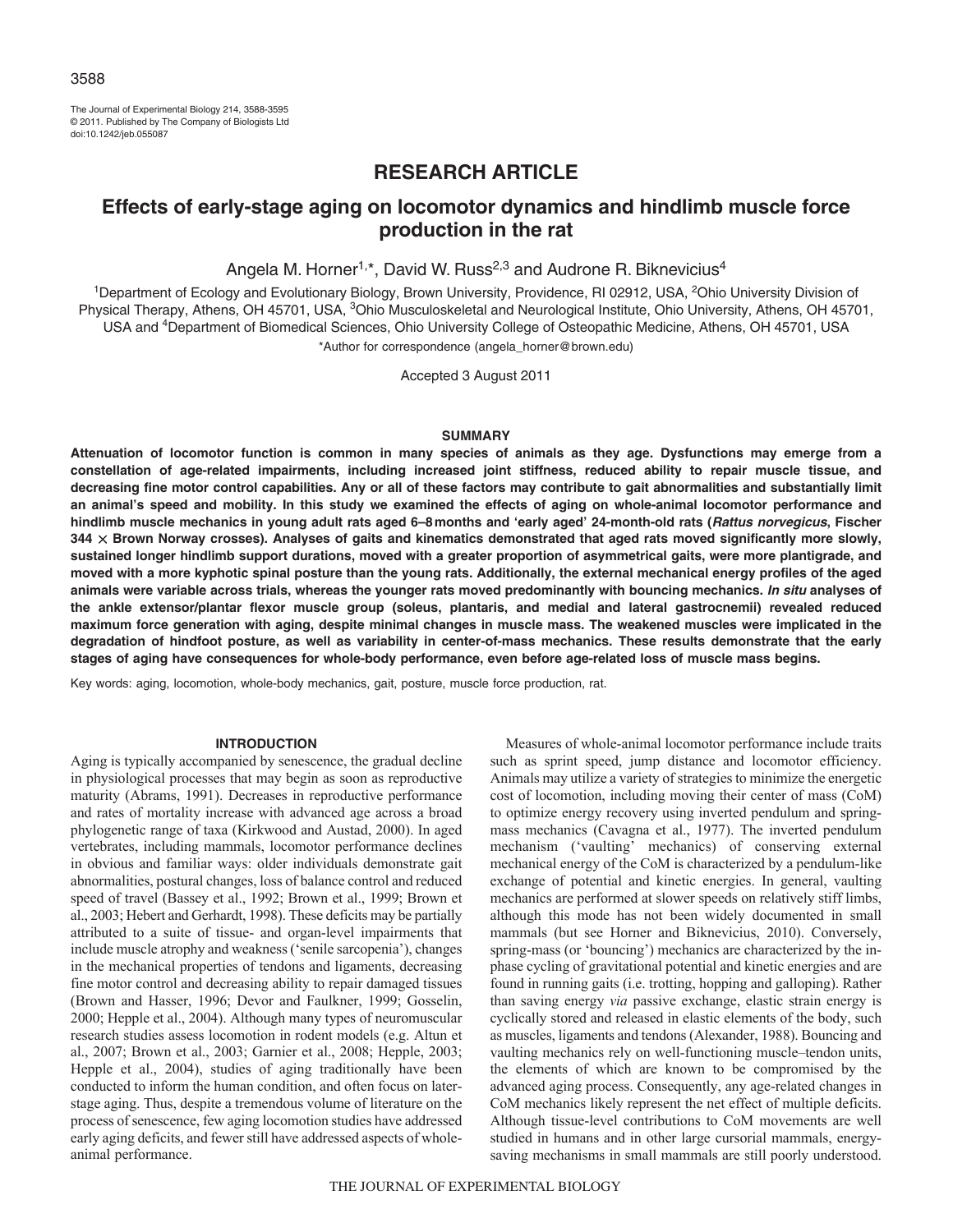In aging humans, gait abnormalities are often both a response to and a cause of an increased risk of falling (Kang and Dingwell, 2008). For this reason, gait has been extensively studied in aging humans to assess changes in vestibulomotor control and vertical stability (e.g. El Haber et al., 2008; Gabell and Nayak, 1984; Judge et al., 1996; Kang and Dingwell, 2008). However, humans and other bipeds have essentially just two possible choices with regard to gait selection: walk or run. Quadrupeds may vary footfall pattern and timing in many more combinations to alter gait, and thus modify speed, metabolic efficiency and individual limb loading (Hoyt et al., 2006). Furthermore, all gaits require coordinated control of wellfunctioning musculoskeletal and nervous systems, regardless of the number of limbs involved (Cohen, 1988). As both of these systems exhibit age-related impairments (Kang and Dingwell, 2008), gait transitions are likely to shift concomitantly with age in mammals. Although a substantial number of studies on aging gait in rats have been performed by biomedical researchers (e.g. Dorner et al., 1996; Stoll et al., 1990), some inconsistencies with terms and measurement parameters impede our ability to relate these data with the comparative literature on gait.

Aging is also well known to affect posture (e.g. Onambele et al., 2006; Woollacott, 1993). As organisms approach senescence, joints become more rigid, muscles become smaller and less strong, and tendons become less stiff (Narici et al., 2008). In aging humans, weakness in muscle–tendon units has been shown to be a leading cause of posture imbalance (Onambele et al., 2006). Postural changes in aging quadrupedal animals have not been addressed as frequently, despite the fact that the relationship of posture with gait and CoM mechanics has direct bearing on locomotor economy and minimization of limb load (Reilly et al., 2007).

Sarcopenia, the age-associated loss of skeletal muscle mass (Clark and Manini, 2008; Rosenberg, 1997), is implicated as a primary cause of decreasing locomotor performance in aged individuals (Edström et al., 2007; Sowers et al., 2005). However, some researchers have noted locomotor declines prior to when the onset of significant muscle atrophy is likely to occur (Altun et al., 2007). In our study, we explore the effects of early-stage aging by measuring both *in situ* and *in vivo* metrics of performance in putatively pre-sarcopenic aged animals. We used a well-studied model, the Fischer  $344 \times$  Brown Norway rat, a hybrid strain that is known to be hardy and long-lived (Lipman et al., 1996). We compared whole-body measures of locomotor performance in the form of kinetics (forceplate dynamics), kinematics (speed, stride length and frequency) and posture (angles of spinal and ankle flexion) between young adult (6–8months) and early aged (24months) rats. Additionally, we measured muscle mass and *in situ* force production of the plantar flexor muscles (soleus, plantaris, and medial and lateral gastrocnemii) to gauge the relative degree of sarcopenia. If muscle loss is a key initiator of locomotory declines in aging mammals, then little difference was expected to occur in performance between young and aged rats, assuming muscle mass was preserved.

## **MATERIALS AND METHODS Animals**

Data were collected from Fischer 344  $\times$  Brown Norway rats, *Rattus norvegicus* (Berkenhout 1769) (Harlan Laboratories, Indianapolis, IN, USA). This strain is recommended by the National Institute on Aging for modeling age-related neuromuscular deficits, as they are known to be longer-lived and more resistant to pathology compared with other inbred strains (Lipman et al., 1996). The rats in our study comprised two age groups (all males): younger adult (6–8months,  $N=5$ ,  $417\pm48.4$  g) and early-stage aging (24 months,  $N=5$ , 578±10.6g). A 24-month-old rat in this strain is physiologically similar to a 55- to 60-year-old human, and muscle mass and fiber number is reported to be statistically similar to muscles of young adult rats (Russ et al., 2011). Significant signs of sarcopenia in the Fischer  $344 \times$  Brown Norway rats do not fully manifest until ~33months of age (Lushaj et al., 2008). Although these rats reach skeletal maturity at  $\sim$ 6 months, they increase in body mass in the form of adipose and connective tissues until ~30 months of age, similar to the human trajectory (LaMothe et al., 2003; Lushaj et al., 2008; Turturro et al., 1999). Individuals were housed separately in standard laboratory rat cages in a temperature-regulated room (22–23°C) on a 12h:12h light:dark cycle and were provided with food and water *ad libitum*. The rats were given several weeks to adjust to their new environment and were closely monitored for health issues. We eliminated two individuals of each age group from the gait and kinetics analyses because of behavioral intractability (for example, freezing rather than moving across the trackway), but *in situ* muscle analyses were performed on all rats. All protocols were in accordance with the Guide for the Care and Use of Laboratory Animals as approved by the Institutional Animal Care and Use Committee of Ohio University.

## **Gait and kinematics**

The rats were encouraged by sound and hand movements to move across a 2-m-long trackway with an integrated force plate (Kistler, type 9281B; Kistler Instrument Corp., Amherst, NY, USA). Attempts were made to capture as many 'free-ranging' trials as possible to acquire a range of speeds, and so by design we did not elicit maximal speeds. Video data were recorded with a JVC GR DVL 9800 Mini DV camcorder (JVC Corp., Wayne, NJ, USA) mounted in a lateral view at 60Hz, a more than adequate frame rate to capture the timing and sequence of footfall events at the observed stride frequencies. Video files were collected and synchronized with force data using Motus 9.0 software (Vicon Peak, Los Angeles, CA, USA). Mean forward speed, individual footfall event times and postural angles were digitized in Motus and exported to Microsoft Excel for further analyses. The timing and order of footfall events were used to define symmetrical gaits following the model of Hildebrand (Hildebrand, 1976). Symmetrical gaits were defined by limb phase, which is the elapsed time between ipsilateral hindlimb and forelimb footfalls divided by total hindlimb stride cycle duration. Duty factor was calculated by dividing hindlimb support duration (the time during which the hindfoot is in contact with the ground) by hindlimb stride duration. Any gait where hindlimbs fell greater or less than 50±5% of the stride cycle apart were treated as asymmetrical and defined following Hildebrand (Hildebrand, 1977).

Plantar flexion (ankle extension) angle was measured at midstance from the left hindlimb (Fig.1). Plantar flexion angles were obtained by calculating the angle of the foot (distal metatarsal to calcaneus) relative to the ground. In order to grossly approximate differences in trunk flexion between the two age groups, spinal (kyphosis) angles were estimated by digitizing the angle formed by the base of the neck, the highest point of the spine, and the base of the tail. Spinal flexion angle was measured at toe-down, midstance and lift-off.

#### **Mechanics**

In order to estimate fluctuations of the external mechanical energies, we recorded whole-body ground reaction forces (GRFs) in vertical, fore–aft and mediolateral directions at 960Hz for each step. The force output was converted to a digital signal and recorded in Motus 9.0. GRFs were then exported for whole-body mechanics analysis in a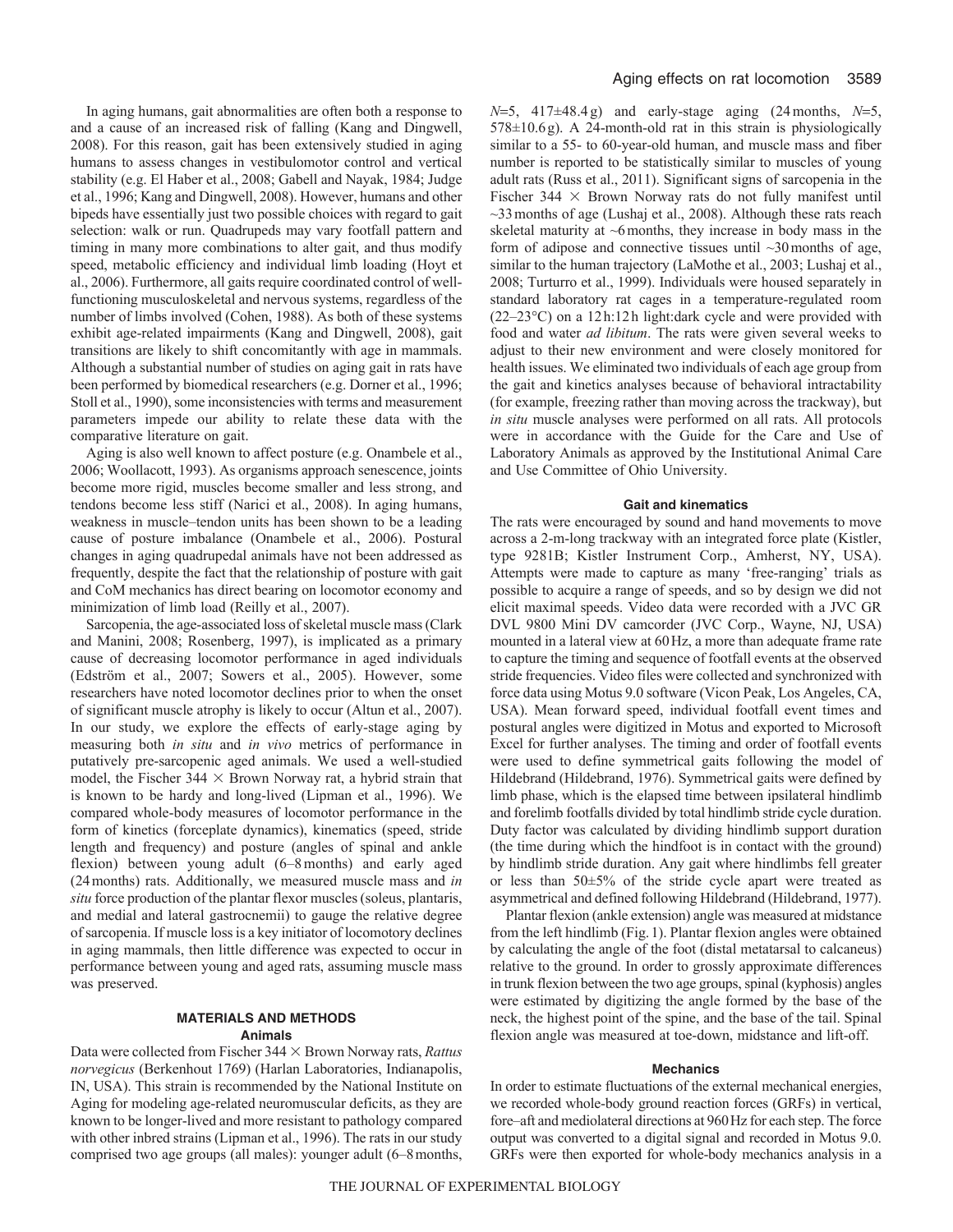

Fig. 1. Digital video stills of young (left column) and aged (right column) rats captured at left hindlimb touchdown (TD), midstance (MS) and lift-off (LO). Angles of spinal flexion and plantigrady (angle of the foot relative to the ground) were digitized from midstance.

custom-made LabVIEW program (National Instruments, Austin, TX, USA). GRFs were used to calculate fluctuations in the external mechanical energies following Cavagna et al. (Cavagna et al., 1977); more detailed methods may be found in other references (Horner and Biknevicius, 2010; Parchman et al., 2003). Briefly, the accelerations of the CoM in all three directions were calculated by dividing GRFs by body mass  $(M_b; \text{kg})$ , and the velocities  $(v; \text{m s}^{-1})$  of the CoM were estimated by taking the first integral of the accelerations after first subtracting body mass from the vertical GRFs. Kinetic energies  $(E_K)$ of the CoM in each direction were obtained from the velocities  $(E_K = \frac{1}{2}M_b v^2)$  and summed to calculate the total kinetic energy  $(E_{KTot})$ . Although the integration constant for the craniocaudal direction was set to mean forward velocity (Blickhan and Full, 1992), the constants were estimated as the mean value for the vertical and mediolateral records (Donelan et al., 2002). Only trials that demonstrated nearly steady speeds (i.e. less than 10% net decelerative and accelerative areas, respectively, under the fore–aft GRF curve) during the stride were included for further analyses. Finally, vertical displacement of the CoM (*h*) was found by integrating vertical velocity with mean vertical displacement set as the integration constant. This value was then used to calculate the change in gravitational potential energy  $(E_P = M_bgh$ , where g is gravitational acceleration or 9.81 m s<sup>-2</sup>) across a stride. The sum of  $E_P$  and  $E_{KTot}$  then yielded the total external mechanical energy ( $E_{\text{MTot}}$ ).

Phase shifts of the fluctuations between  $E_{KTot}$  and  $E_P$  were calculated in order to describe mechanical gaits. Phase shifts were calculated by dividing the time difference of  $E_{\text{KTot}}$  and  $E_{\text{P}}$  minima by stride duration and then multiplying the resultant value by 360deg and adding 180 deg (Cavagna et al., 1977).  $E_{\text{KTot}}$  and  $E_{\text{P}}$  cycle out of phase with one another when animals move with inverted pendulum (vaulting) mechanics (phase shift=180–135 deg), whereas in-phase cycling is found during spring-mass (bouncing) mechanics (phase shift=0 $-45$  deg). Phase shifts between  $45$  deg and  $135$  deg represent mixed mechanics (Ahn et al., 2004).

### **Muscle forces**

A total of five rats per age group were used in the collection of muscle force properties. These animals included all rats that were used to collect locomotion data plus the two additional rats from each group that did not perform consistently well enough for their locomotion data to be analyzed. Prior to *in situ* muscle testing, each rat was deeply anaesthetized with ketamine/xylazine. The animal was then put in the prone position in a fixed rigid frame that securely immobilized the leg and pelvis. Skin over the posterior leg and popliteal space was reflected to expose the sciatic nerve at the hip joint. A mineral oil pool was formed around the popliteal fossa to maintain muscle temperature with radiant heat. Body temperature (measured rectally) was maintained at  $\sim$ 37 $\degree$ C with a heating pad placed under the trunk of the animal. The tissue overlying the plantar flexor (Achilles) tendon and distal plantar flexor mass was transected and reflected, and then the resting length of the Achilles tendon was measured using digital calipers with the ankle at 90deg flexion and the hip and knee at 0deg flexion. The calcaneus was cut distal to the tendon's insertion and the tendon–calcaneus complex was attached in series with a force transducer *via* a custom-made aluminum clamp. We acknowledge that our choice to test the plantar flexors at a fixed ankle angle (90deg) meant that it was unlikely that any of the muscles was at optimal length (*l*o) during the *in situ* testing. However, as locomotion results from the action of the muscle group and not isolated muscle, it is unlikely that all plantar flexor muscles would achieve  $l_0$ simultaneously during locomotion. Our observed *in situ* force values were similar to those previously reported for the entire plantar flexor group (Willems and Stauber, 1999). Because specific tension requires the *l*<sup>o</sup> value, we instead divided total plantar flexor force by muscle mass and reported this as muscle quality, as has been performed previously (Dormer et al., 2009; Kan et al., 2005).

Once the calcaneus was securely clamped in place, the length of the muscle–tendon complex was adjusted so that the tendon length was the same as the measured resting length. A Grass S48 stimulator (Astro-Med, West Warwick, RI, USA) was used to activate the plantar flexors *via* sciatic nerve stimulation through a hook electrode (Harvard Apparatus, Holliston, MA, USA). All stimulation pulses were  $200\,\mu s$  in duration and delivered at supra-maximal (125%) voltage needed to produce maximum twitch force) intensity. The plantar flexor muscles were then potentiated with a series of ten 100ms, 100Hz trains (one train per 10s), followed by administration of 500ms trains of 1, 5, 10, 25, 50, 75, 100 and 125Hz at a rate of one train per 10s to determine the force–frequency relationship. Two trains of each frequency were delivered, and the mean force response was used to represent the peak force produced at each frequency. The order of administration of the stimulation trains was randomly determined for each animal. Resting tension was recorded during these trials as well. Following contractile testing, the four plantar flexor muscles were dissected, blotted dry and weighed.

Although several indices of sarcopenia have been proposed (e.g. Edström and Ulfhake, 2005), there is considerable debate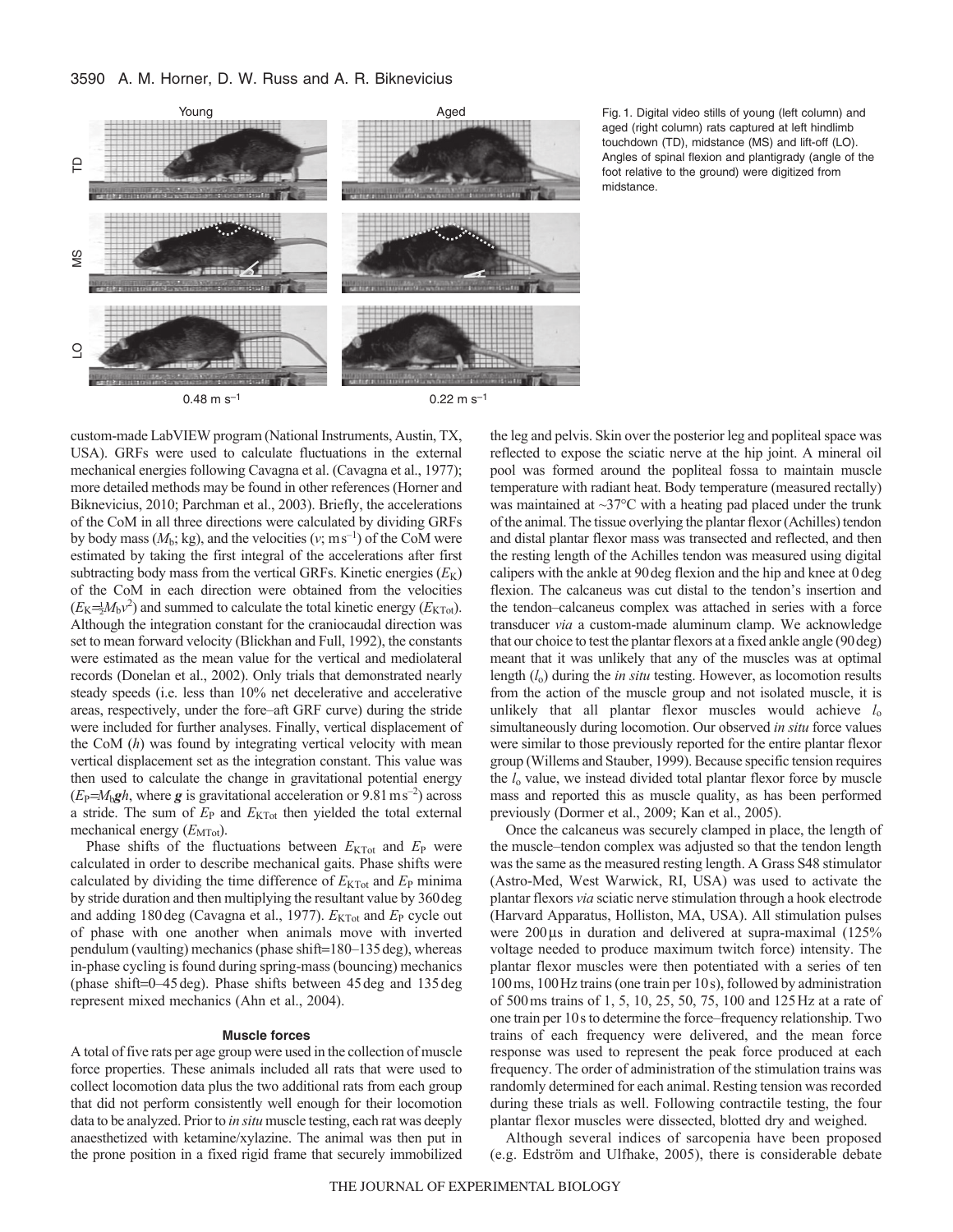Table1. Kinematic and kinetic stride variables and means (±s.e.m.) for young and aged rats used in the gait and mechanics study and statistical results

| Variable                              | Youna           |                  | Aged             |                  | Age effects across gait |                        |
|---------------------------------------|-----------------|------------------|------------------|------------------|-------------------------|------------------------|
|                                       | Symmetrical     | Asymmetrical     | Symmetrical      | Asymmetrical     |                         | P                      |
| Strides analyzed                      | 17              | 21               | 13               | 24               |                         |                        |
| Speed $(m s^{-1})$                    | $0.71 \pm 0.12$ | $0.90 + 0.08$    | $0.44 \pm 0.05$  | $0.43 \pm 0.09$  | 20.9                    | $0.01^+$               |
| Stride frequency (Hz)                 | $3.71 \pm 0.17$ | $4.17 \pm 0.13$  | $2.75 \pm 0.02$  | $3.12 \pm 0.16$  | 7.5                     | $0.05^{\ddagger}$      |
| Stride length (cm)                    | 19.06±0.68      | $21.13 \pm 0.43$ | 14.37±0.46       | $13.59 \pm 0.45$ | 8.4                     | 0.04 <sup>‡</sup>      |
| Duty factor (stride cycle)            | $0.54 \pm 0.02$ | $0.51 \pm 0.02$  | $0.67 + 0.01$    | $0.69 + 0.02$    | 9.3                     | 0.03 <sup>‡</sup>      |
| Spine angle at midstance (deg)        | 135.2±0.96      | $137.0 \pm 1.01$ | $126.2 \pm 0.82$ | $124.9 \pm 0.69$ | 48.1                    | $< 0.001$ <sup>#</sup> |
| Plantigrady at midstance (deg)        | $47.8 \pm 2.14$ | $34.5 \pm 3.60$  | $24.9 + 4.37$    | $22.6 + 3.25$    | 10.8                    | $0.03^{\dagger}$       |
| Vertical displacement of the CoM (cm) | $0.65 + 0.10$   | $0.74 \pm 0.05$  | $0.56 + 0.04$    | $0.83 + 0.10$    | 0.2                     | $0.7^{\ddagger}$       |

All variables are in reference to the left hindlimb. Age effects were measured using a hierarchical mixed-model ANOVA (d.f.=1,4) or ANCOVA, where appropriate. Significant values are in bold.

<sup>†</sup>Fixed effect=age, random effect=individual nested within age.

<sup>‡</sup>Fixed effect=age, random effect=Individual nested within age, covariate=velocity.

among researchers as to which parameter is the best measurement. In our study we use muscle wasting as the primary indicator of sarcopenia, but we also measured forces relative to muscle mass and body mass. Force divided by muscle mass is used to measure changes in muscle force isolated from changes in muscle size and is referred to as muscle quality (e.g. Dormer et al., 2009; Kan et al., 2005; Russ et al., 2011). We used muscle mass as our denominator because we tested the plantar flexor muscles as a functional group, and thus we could not determine the optimal length for producing force for individual muscles or estimate physiological cross-sectional area (PCSA). As PCSA is typically calculated using measured muscle mass, length, pennation angle and published values for the fiber length:muscle length ratio at  $l_0$  and muscle density in the equation [muscle mass  $\times$  $cos(p$ ennation angle)/(muscle density  $\times$  fiber length)] (Stone et al., 2007), we feel that our use of mass to calculate muscle quality is appropriate. Muscles tend to lengthen as bones do, and mammals cease bone elongation at sexual maturity. The other terms in the equation are also static: muscle density is an assumed constant, and pennation angle varies little after maturity. Thus, muscle mass would be the main factor in age-related differences in PCSA. We also reported muscle force per unit body mass, as this value may best demonstrate the functional connection between muscles and whole-animal performance, as well as the functional limitations associated with muscle weakness.

#### **Statistical analysis**

The analysis of the locomotion data was performed using SYSTAT v. 12.0 (Systat Software, Chicago, IL, USA). Gait and kinematic variables were analyzed using a hierarchical mixed-model ANOVA, with age as a main, fixed factor and individual nested within age as a random factor. Speed was included as a covariate when significant effects were detected (Table1), but mass did not covary with any of the variables of interest and so was excluded from the analyses. Overall gait choice and CoM phase shift data were analyzed with a chi-square test. Plantar flexor muscle masses and resting tensions were compared using unpaired *t*-tests. Muscle force data were analyzed with general estimating equations (GEEs) using a two-factor (age  $\times$  frequency) analysis, with frequency as a repeated factor. Separate analyses were performed on absolute muscle force, muscle quality (muscle force/muscle mass) and muscle force as a percentage of both peak force and body mass. In the event of a significant age  $\times$  frequency interaction, *post hoc* comparisons were evaluated using Mann–Whitney *U*-tests.

## **RESULTS Gaits, kinematics and CoM mechanics**

We did not elicit maximal speeds from the rats by design, in an effort to capture the range of preferred speeds. The mean gait-wide speed of the younger rats was  $0.81 \pm 0.1$  ms<sup>-1</sup> (mean  $\pm$  s.e.m.), which was nearly double the mean gait-wide speed of the aged rats  $(0.44\pm0.07 \,\mathrm{m\,s^{-1}};$  Table 1). Younger rats showed no preference for symmetrical or asymmetrical gaits  $(\chi^2=0.42, P=0.52, d.f.=1)$ , whereas aged rats performed asymmetrical gaits more frequently  $(\chi^2=4.21, P=0.05, d.f.=1)$ . Within symmetrical gaits among the young rats, speed had a nearly threefold range of 0.35 to 1.07 ms<sup>-1</sup>; among the aged rats, speed spanned a twofold range from 0.24 to  $0.51 \text{ m s}^{-1}$ . In the entire range of symmetrical gait speeds, young rats primarily moved in a trot whereas aged rats employed the lateral sequence singlefoot and trot gaits in equal frequencies (Fig.2). Within asymmetrical gaits, young rat trials exhibited speeds that spanned less than a twofold range  $(0.60 \text{ to } 1.03 \text{ m s}^{-1})$ , whereas the speed of aged rats spanned a nearly fourfold range (0.19 to  $(0.73 \text{ m s}^{-1})$ . Compared with the younger rats, the aged rats used longer duty factors in symmetrical gaits and longer hindlimb body



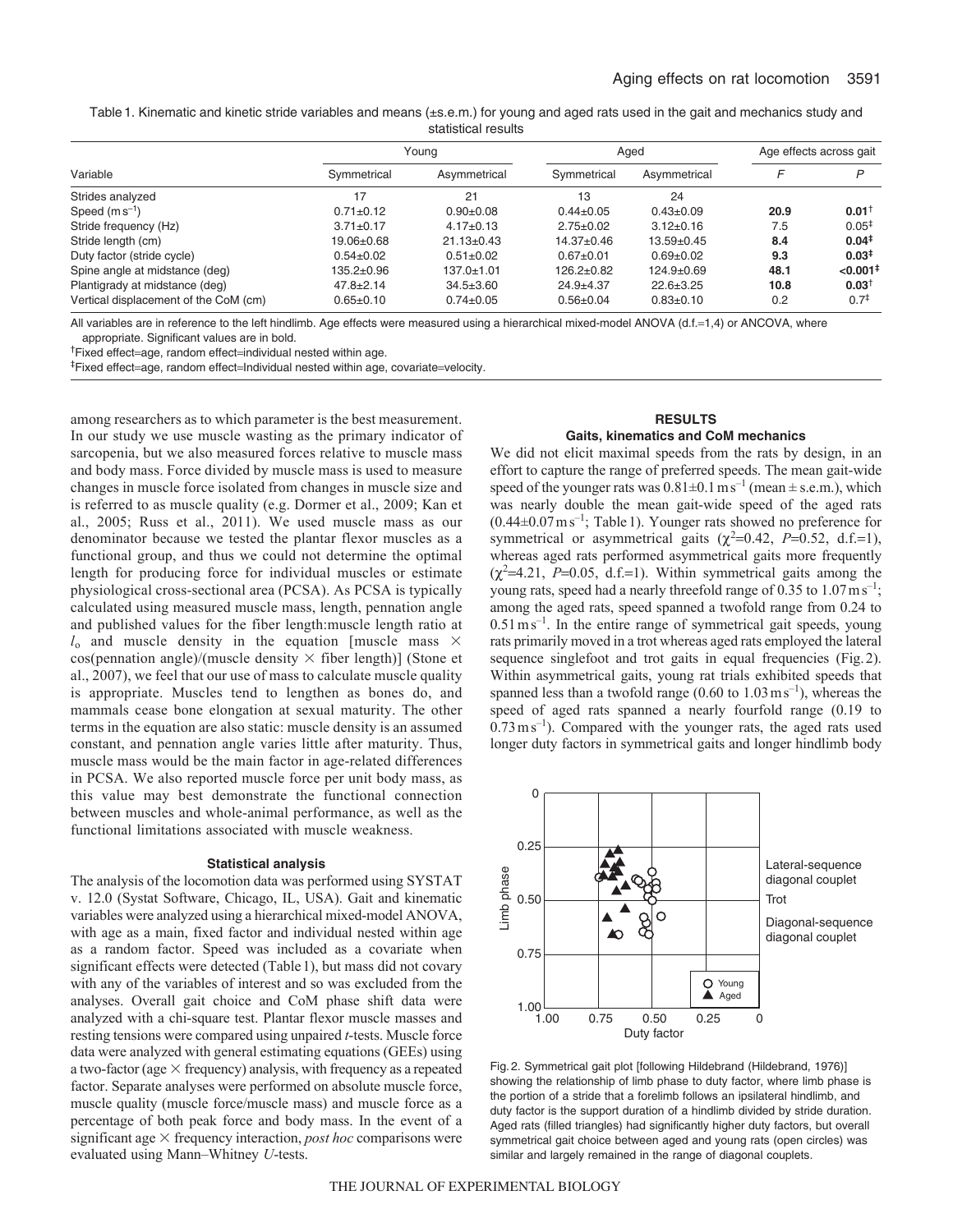

Fig. 3. Kinematic stride variables (A, stride frequency; B, stride length) plotted against speed in young (circles) and aged (triangles) rats. Open symbols correspond to asymmetrical (e.g. gallop, bound) gait trials, and filled symbols correspond to symmetrical (e.g. trot) gait trials. Stride frequency and stride length increased with speed in all gaits and ages, but an ANCOVA demonstrated significantly lower stride frequencies and shorter stride lengths in the aged rats (Table 1).

support within asymmetrical gaits (Table 1; Fig. 2). For both age groups, asymmetrical gaits were performed at all speeds, although they were more common at faster speeds. Stride frequency and stride length increased with speed in a similar trajectory in both age groups and across gaits (Fig.3). A mixed-model ANCOVA demonstrated that, regardless of speed, stride frequency tended to be greater among young rat trials (young 3.94±0.15Hz, aged 2.94±0.09Hz; Table1), and this difference was significant within a gait type  $(F_{1,4}=18.69)$ , *P*=0.01). Similarly, stride length was significantly longer among younger rat trials among all gaits and speeds (Table1; Fig.3B).

Because spine posture remained fairly constant across stance  $(s.d.=1.76$  deg), only the angle of the spine at midstance was used for analyses. Aged rats demonstrated significantly more flexed (kyphotic) spine postures, regardless of gait type. Within an age group, spine angles did not differ significantly between gait type within groups or across stance phase (Table1; Fig.4A). Foot posture varied considerably between aged and young rats, with aged rats exhibiting a much more plantigrade foot posture (Table1; Fig.4B). Young rats tended to move with a more extended (i.e. less plantigrade) foot posture during symmetrical gaits, but aged rats did not alter foot posture with regard to gait (Table1).

Differences between age groups in CoM mechanics were also noted (Fig.5). Whereas young rats converged on bouncing and, less frequently, mixed mechanics  $(\chi^2=27.1, P<0.001, d.f.=2)$ , older rats displayed much more variability and demonstrated no statistical preference for a CoM mechanical gait pattern  $(\chi^2=0.95, P=0.70,$ 



Fig. 4. Posture angles (A, spinal flexion; B, plantigrady) from midstance plotted against speed in young (circles) and aged (triangles) rats. Open symbols correspond to asymmetrical gait trials, and filled symbols correspond to symmetrical gait trials. Aged rats moved with a more kyphotic spine posture and plantigrade foot posture during all gaits (Table 1).

d.f.2). Vertical displacement of the CoM was not significantly different between age groups (Table1), nor were there differences in the variance of the CoM displacement values.

#### **Muscle mass and force–frequency characteristics**

There were no age-related differences in muscle mass of the individual plantar flexor muscles or the overall plantar flexor group mass (Table2). However, when expressed as a percentage of body mass, relative muscle masses were significantly smaller in the older rats (all *P*≤0.008; Table2). In addition, the muscle group resting tensions were not different across ages (young 1.10±0.17N, aged  $1.38\pm0.36$  N;  $P=0.16$ ). The *in situ* data indicated a reduction in the force-generating capacity of the plantar flexor muscles in aged rats measured at higher frequencies that is consistent with gastrocnemius motor unit discharge rates observed in free-moving rats (Gorassini et al., 2000). As the large gastrocnemii produce the majority of the total plantar flexor force, the loss of higher-frequency force production likely affects optimal locomotor function to some extent. Analysis of the absolute force–frequency relationship revealed significant main effects of age  $(P=0.04)$  and frequency  $(P<0.001)$ , as well as a significant age  $\times$  frequency interaction ( $P=0.02$ ) (Fig.6A). *Post hoc* testing for age differences at specific frequencies was only significant at frequencies ≥75Hz. When absolute force was expressed relative to body mass (Fig.6B), the differences between the young and aged rats were markedly increased and significant at all frequencies tested. Muscle quality exhibited a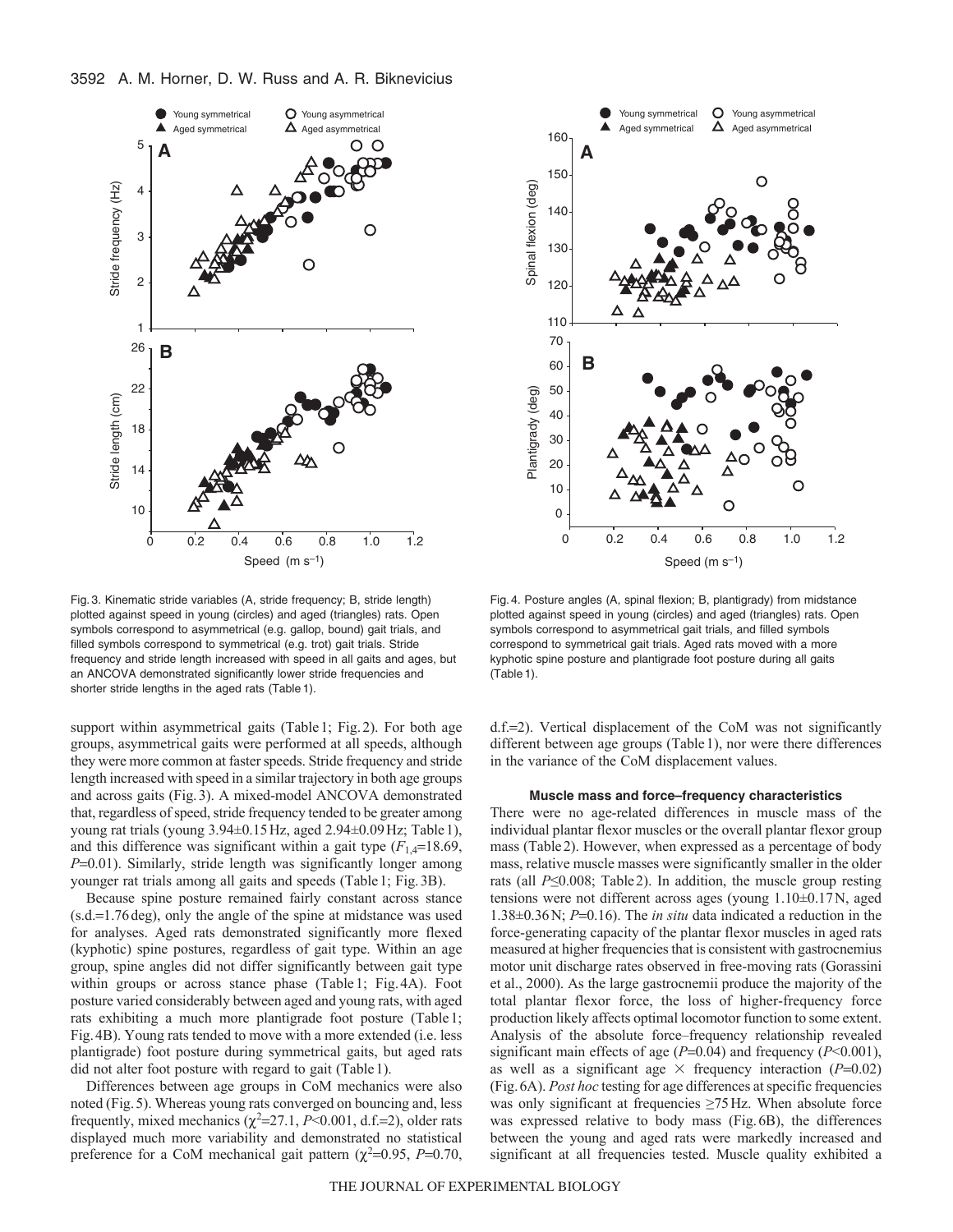

Fig. 5. Center of mass (CoM) mechanics plotted against speed in young (circle) and aged (triangle) rats. Open symbols correspond to asymmetrical gait trials, and filled symbols correspond to symmetrical gait trials. Although young rats tended to move primarily with vaulting or bouncing mechanics, aged rats demonstrated no statistical preference for any mechanism.

significant main effect of frequency  $(P<0.001)$  but not age  $(P=0.15)$ , although the significant age  $\times$  frequency interaction ( $P=0.002$ ) persisted (Fig.6C). Again, significant differences between adult and aged animals were present only at higher frequencies.

### **DISCUSSION**

A range of physiological functions are known to decline progressively with age. From snakes to humans, age-dependent decreases in overall activity, physical strength, coordination and endurance have been reported (Doherty, 2003; Ricklefs, 2008). Consistent with these data, we observed differences in whole-animal and muscle performance between young and aged adult rats that were pervasive and substantial. The aged rats not only moved more slowly, but used fundamentally different gaits and locomotor mechanics than younger rats, and exhibited reduced tetanic plantar flexor forces. Interestingly, the aged rats in this study displayed significant losses in locomotor performance and muscle function despite not exhibiting 'strict' sarcopenia; that is, the plantar flexor muscles were not different in absolute mass from those in the younger rats.

Consistent with their slower locomotor speeds, aged rats moved with longer duty factors. However, speed may not be the only reason why duty factors increase in older animals – stability concerns may also explain gait differences observed between age groups in our study. Moving with higher duty factors could provide longer periods of multiple (>two) limb support and thus augment stability, consistent with observations made in aging humans (El Haber et al., 2008). When moving with symmetrical gaits, aged and younger rats both used diagonal-couplet-dominated gaits at slow to moderate speeds, but the aged rats rarely performed a 'perfect' trot. Instead, they tended to use the imprecise variants of the trot (lateral- and diagonal-sequence diagonal couplets), which, together with high duty factors, ensures long periods of multipodal support. Furthermore, only the aged rats employed the lateral-sequence singlefoot. Other tetrapods that use this gait with high duty factors include turtles and young dogs, both of which need to optimize periods of multipodal support for stability (Hildebrand, 1976; Hildebrand, 1980).

In the younger rats, there were no discrete differences noted between symmetrical gait dynamics and CoM mechanics, and the symmetrical gaits were dominated by bouncing mechanics. This propensity for moving predominantly with bouncing mechanics despite the lack of an aerial phase gait (i.e. 'grounded running') is common among small mammals (Biknevicius and Reilly, 2006; Horner and Biknevicius, 2010). In light of this, it is intriguing that aged rats demonstrated a seemingly random pattern with regard to CoM mechanics. One reason for this lack of mechanical precision may be that well-coordinated mechanisms for adjusting limb stiffness are not viable with aged muscle–tendon units. In vaulting mechanics, the cyclical rising and falling of the CoM with every step is enabled by a fairly (but imperfectly) stiffened limb, and bouncing mechanics are accomplished with the use of well-tuned muscle–tendon and ligament 'springs' (Cavagna et al., 1977). As animals age, there are shifts in the stiffness of muscles, tendons and ligaments. Overall muscle stiffness, or the proportion of passive tension to overall (passive plus active) tension, has been observed to increase with age (Brown et al., 1999; Wolfarth et al., 1997). Although we did not collect formal stiffness data, there were no differences in resting tension recorded during the *in situ* testing (D.W.R., unpublished data), suggesting that muscle stiffness may not have been markedly altered in our aging rats. Furthermore, the preponderance of age-related changes in tendons (e.g. increased elastin content and reduced collagen fibril crimp angle) results in increasing compliance and decreasing strength (Nakagawa et al., 1994; Narici et al., 2008; Vogel, 1980). In addition to impacting CoM mechanics, these changes in tissue properties decrease the capacity for energy recovery during either vaulting or bouncing mechanics, as has been demonstrated in older humans (Cavagna et al., 2008). Although the capacity to recover energy through vaulting or bouncing mechanics in small-bodied mammals is debatable (Pollock and Shadwick, 1994; Reilly et al., 2007), the fact that aging rats appear to be unable to precisely coordinate the movements of their CoM as consistently as younger adult rats reflects a deterioration of locomotor function.

Although asymmetrical gaits such as galloping and bounding are typically associated with faster locomotion, aged rats performed asymmetrical gaits more often than not. Rats of both age groups generally avoided periods of suspension, perhaps because they were not moving at maximal speeds. But, as with symmetrical gaits, the

Table2. Absolute and relative muscle masses for each plantar flexor muscle

| Muscle                | Absolute muscle mass (q) |                   |       | Relative muscle mass (% body mass) |                   |         |  |
|-----------------------|--------------------------|-------------------|-------|------------------------------------|-------------------|---------|--|
|                       | Young $(N=5)$            | Aged $(N=5)$      | ם     | Young $(N=5)$                      | Aged $(N=5)$      | D       |  |
| Soleus                | $0.172 \pm 0.028$        | $0.192 \pm 0.009$ | 0.187 | $0.042 \pm 0.003$                  | $0.033 + 0.001$   | 0.001   |  |
| <b>Plantaris</b>      | $0.429 \pm 0.055$        | $0.428 \pm 0.031$ | 0.978 | $0.112 \pm 0.014$                  | $0.073 \pm 0.005$ | 0.002   |  |
| Medial gastrocnemius  | 1.059±0.176              | $0.889+0.044$     | 0.096 | $0.274 \pm 0.013$                  | $0.152+0.008$     | < 0.001 |  |
| Lateral gastrocnemius | 1.017±0.296              | 1.061±0.056       | 0.761 | $0.260 + 0.038$                    | $0.182 + 0.010$   | 0.008   |  |
| Total plantar flexors | $2.677 \pm 0.524$        | $2.571 \pm 0.114$ | 0.681 | $0.692 + 0.043$                    | $0.440+0.020$     | < 0.001 |  |

Values are means  $\pm$  s.d.

Significant differences between young and aged rats are in bold.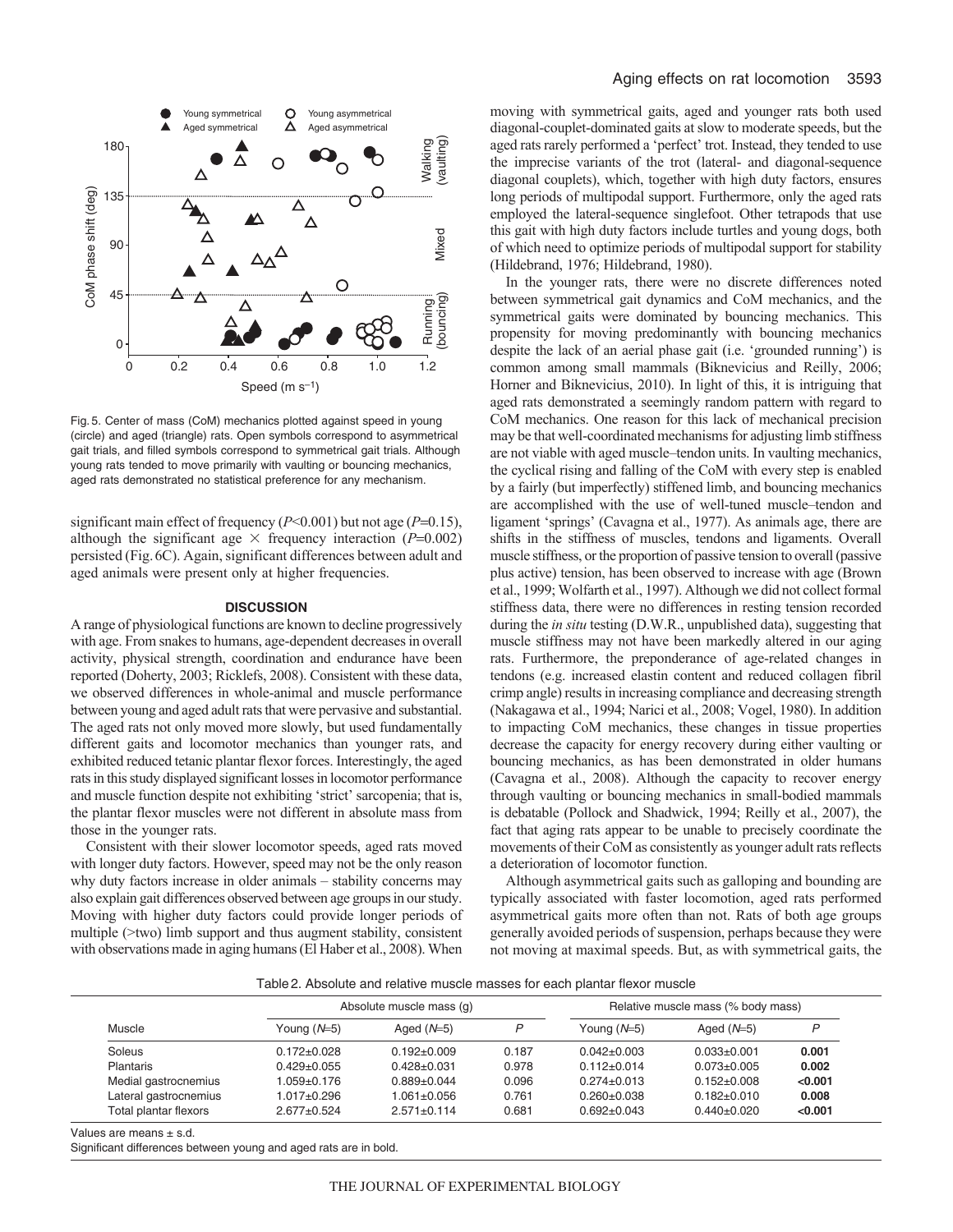

Fig. 6. Muscle mechanics (A, absolute peak force; B, relative peak force; C, muscle quality) plotted against stimulation frequency in the plantar flexor muscles of young (open circles) and aged (filled triangles) rats. Differences were statistically tested using general estimating equations (details in text). Asterisks indicate significant differences between age groups (P<0.05).

substantially higher duty factors in aged rats resulted in a bias towards continuous support of the body with one or both hind limbs during the stride. Younger rats avoided asymmetrical gaits during their slower trials, but aged rats were just as likely to use asymmetrical gaits at the slowest or fastest speeds in their range. These speed and gait choices can be explained partly by structural and functional limitations in the locomotor apparatus of older mammals. Across all gaits, stride lengths are significantly shorter in aged mammals (Bassey et al., 1992; Brown et al., 2003), and these shorter stride lengths are indicative of reduced ranges of joint motion with age (Shaffer and Harrison, 2007). Whether this is caused by age-related increases in muscle stiffness or joint capsule stiffness could not be assessed in this study, but both factors are likely to be influential in reducing the stride lengths (Gosselin et al., 1998). Additionally, the increased kyphosis of the spines in the aged rats would reduce the functional trunk length – and thus stride length – if immobilized by stiffened ligaments and joint capsules.

The adoption of asymmetrical gaits at slower speeds by the older rats might be a strategy to accommodate age-related alterations of the forces affecting the musculoskeletal system and the decreased capacity for muscular force production. The older rats were heavier than young adults, and thus required greater muscular force to counteract the tendency for limb joints to flex during stance. Furthermore, the more plantigrade position of the hindfoot in the aged rats resulted in poor mechanical advantage of the plantar flexor muscles; as the hindfoot approaches a more horizontal position, the moment arm of the GRFs increases, and thus the plantar flexor muscles must produce more force to maintain ankle posture. Initially, these larger limb loads in the aged rats would seem to support the critical force hypothesis for symmetrical–asymmetrical gait transitions, which posits that animals change gait to reduce loading of the musculoskeletal system (Biewener and Taylor, 1986; Farley et al., 1991). However, a previous study found little support for force-motivated gait transitions in another small, crouched mammal – the degu, a caviomorph rodent (Iriarte-Diaz et al., 2006). When adult degus were injected with saline solution to experimentally increase their mass by 20%, they demonstrated no difference in gait transitions when compared with controls. However, the degu study was conducted on young animals that were likely able to compensate for the increased loads by producing greater force within limb muscles. Unfortunately for the aged rats, weakness of the plantar flexor muscles made increasing muscle force to counteract the larger moments experienced by the ankle joint much more difficult (if not impossible) to accomplish.

The only viable solution for an animal that is unable to alter its posture may be to reduce GRFs by shifts in gait and CoM mechanics. This can be accomplished by increasing support duration, thus distributing the force across a longer span of time and thereby reducing the peak vertical forces acting on an individual limb. Indeed, the aging rats did move with higher duty factors in both symmetrical and asymmetrical gaits. Switching to asymmetrical gaits without incorporating an aerial phase also limits the effective GRFs acting on individual limbs (Alexander and Jayes, 1983), although the ability to move faster is compromised. Thus, the asymmetrical gait observed in the aged rats – a shuffle-like imprecise gallop – may not represent a 'solution' at all, but rather the net effect of weakened muscles, more compliant tendons and a degraded neuromuscular system.

This study was conducted to investigate the effects of early-stage aging on the locomotion of a commonly studied mammal, and the role of sarcopenia in the declination of locomotor performance in the aged. Our study shows that aging impairs locomotor function in rats by a number of mechanisms acting in concert to produce slower movement, degraded posture and an inability to consistently utilize either CoM energy-saving mechanisms. Moreover, these deficits are present at an age where 'true' sarcopenia (loss of absolute muscle mass) has yet to become a major factor, although muscle weakness is apparent. Previous studies have found that in both longand short-lived wild mammal species, muscular deficits and a reduction in fitness can precede reproductive senescence (e.g. Abrams, 1991; Hindle et al., 2009a; Hindle et al., 2009b). This decrease in fitness may be due in part to early age-related changes, which likely negatively impact individual survivorship in the wild, as the risk of predation increases and foraging capabilities are reduced. Future studies combining whole-body and tissue performance measurements may help to clarify the causal mechanisms of reduced locomotor performance and, ultimately, may lead to a better understanding of the process and timing of senescence.